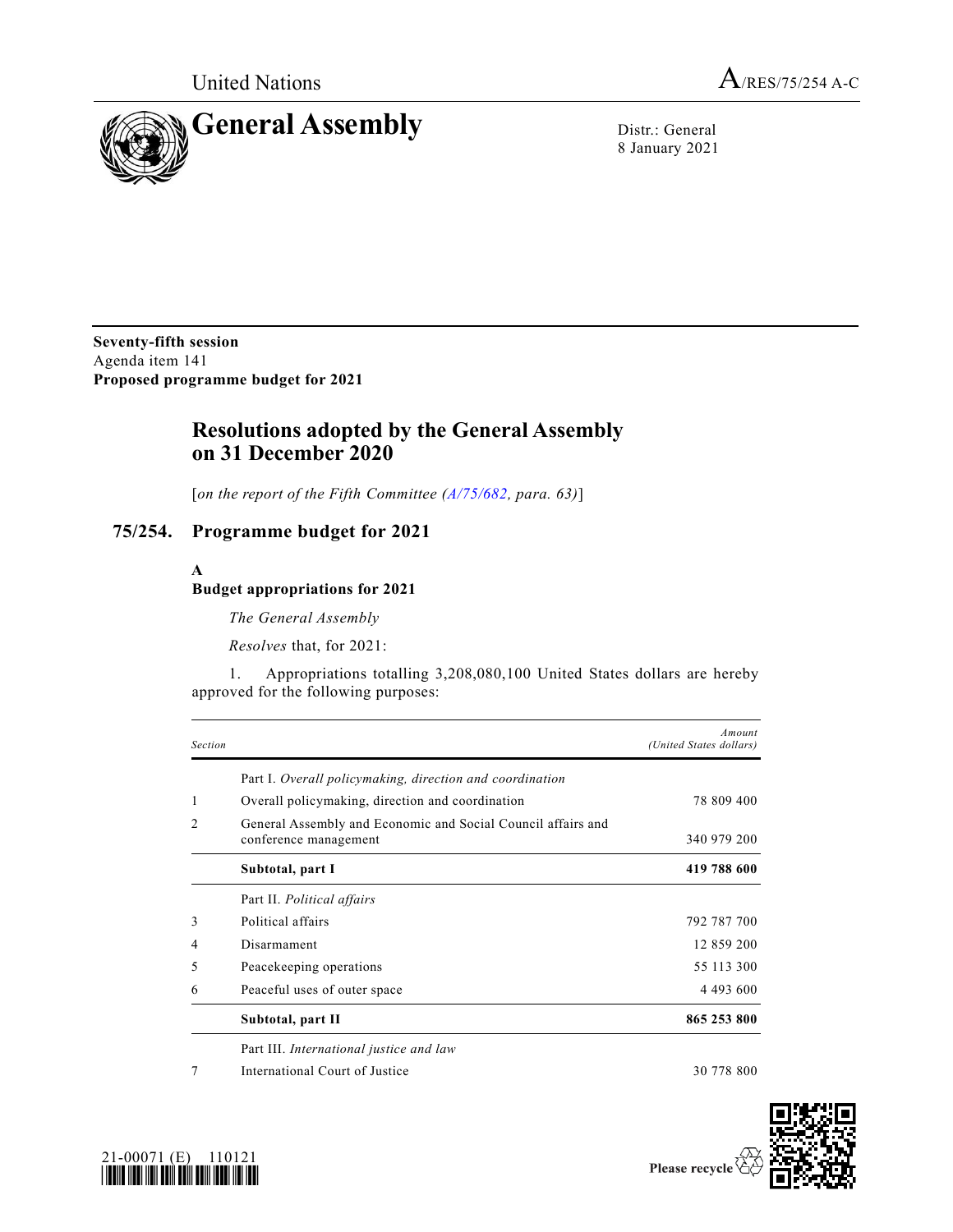| Section |                                                                            | Amount<br>(United States dollars) |
|---------|----------------------------------------------------------------------------|-----------------------------------|
| 8       | Legal affairs                                                              | 57 654 500                        |
|         | Subtotal, part III                                                         | 88 433 300                        |
|         | Part IV. International cooperation for development                         |                                   |
| 9       | Economic and social affairs                                                | 83 857 300                        |
| 10      | Least developed countries, landlocked developing countries and             |                                   |
|         | small island developing States                                             | 6 609 300                         |
| 11      | United Nations support for the New Partnership for Africa's<br>Development | 7823600                           |
| 12      | Trade and development                                                      | 73 777 600                        |
| 13      | International Trade Centre                                                 | 20 641 500                        |
| 14      | Environment                                                                | 23 720 400                        |
| 15      | Human settlements                                                          | 12 495 800                        |
| 16      | International drug control, crime and terrorism prevention and             |                                   |
|         | criminal justice                                                           | 23 363 100                        |
| 17      | <b>UN-Women</b>                                                            | 9 719 900                         |
|         | Subtotal, part IV                                                          | 262 008 500                       |
|         | Part V. Regional cooperation for development                               |                                   |
| 18      | Economic and social development in Africa                                  | 78 703 600                        |
| 19      | Economic and social development in Asia and the Pacific                    | 59 071 700                        |
| 20      | Economic development in Europe                                             | 36 248 500                        |
| 21      | Economic and social development in Latin America and the<br>Caribbean      | 60 553 700                        |
| 22      | Economic and social development in Western Asia                            | 54 559 400                        |
| 23      | Regular programme of technical cooperation                                 | 35 706 700                        |
|         | Subtotal, part V                                                           | 324 843 600                       |
|         | Part VI. Human rights and humanitarian affairs                             |                                   |
| 24      | Human rights                                                               | 129 916 500                       |
| 25      | International protection, durable solutions and assistance to              |                                   |
|         | refugees                                                                   | 43 181 800                        |
| 26      | Palestine refugees                                                         | 33 520 900                        |
| 27      | Humanitarian assistance                                                    | 18 166 600                        |
|         | Subtotal, part VI                                                          | 224 785 800                       |
|         | Part VII. Global communications                                            |                                   |
| 28      | Global communications                                                      | 99 066 100                        |
|         | Subtotal, part VII                                                         | 99 066 100                        |
|         | Part VIII. Common support services                                         |                                   |
| 29A     | Department of Management Strategy, Policy and Compliance                   | 54 456 400                        |
| 29B     | Department of Operational Support                                          | 85 424 400                        |
| 29C     | Office of Information and Communications Technology                        | 51 518 700                        |
| 29E     | Administration, Geneva                                                     | 76 573 400                        |
| 29F     | Administration, Vienna                                                     | 19 833 500                        |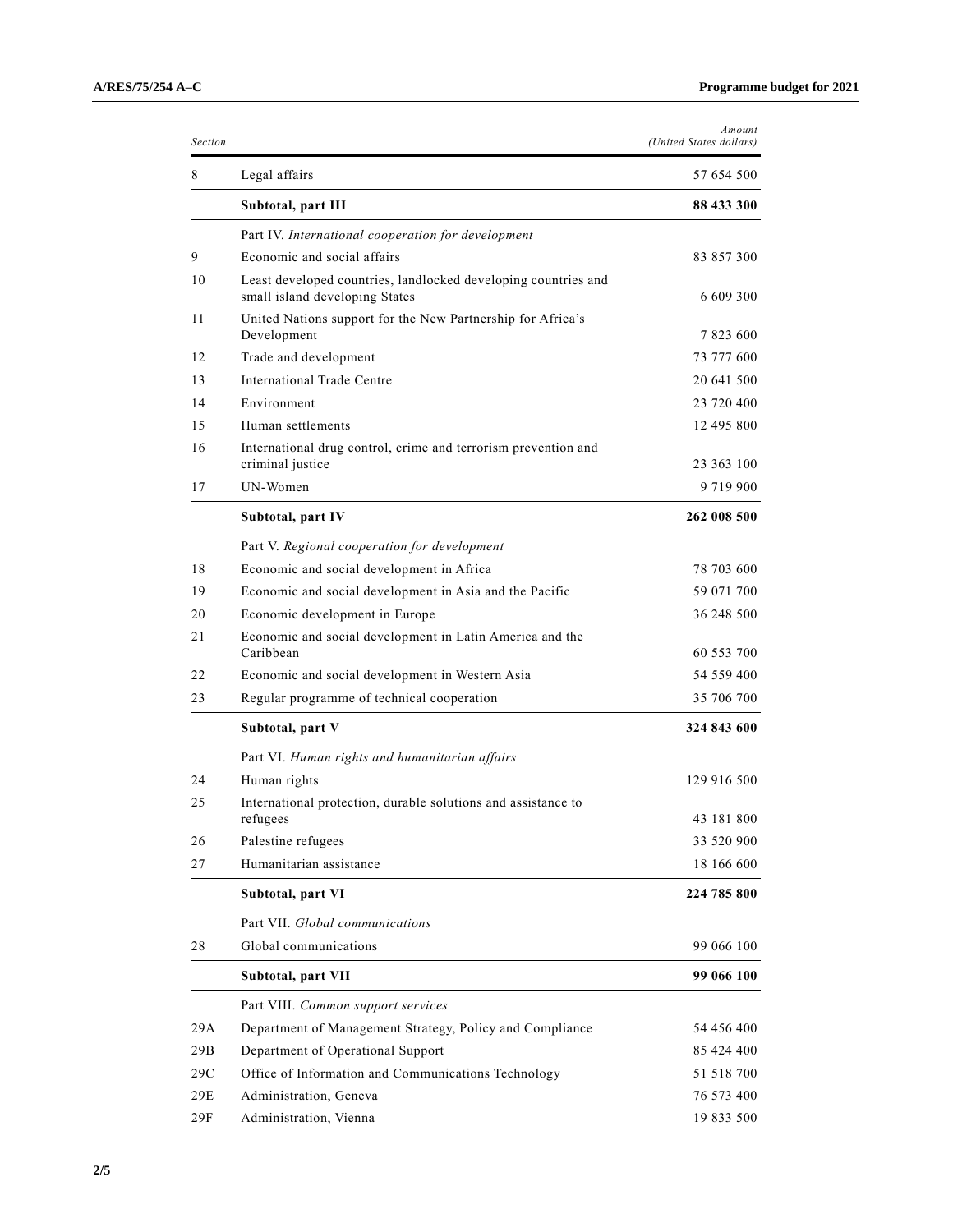| Section |                                                                            | Amount<br>(United States dollars) |
|---------|----------------------------------------------------------------------------|-----------------------------------|
| 29G     | Administration, Nairobi                                                    | 17 257 100                        |
|         | Subtotal, part VIII                                                        | 305 063 500                       |
|         | Part IX. Internal oversight                                                |                                   |
| 30      | Internal oversight                                                         | 20 789 800                        |
|         | Subtotal, part IX                                                          | 20 789 800                        |
|         | Part X. Jointly financed administrative activities and special<br>expenses |                                   |
| 31      | Jointly financed administrative activities                                 | 6 676 800                         |
| 32      | Special expenses                                                           | 80 302 500                        |
|         | Subtotal, part X                                                           | 86 979 300                        |
|         | Part XI. Capital expenditures                                              |                                   |
| 33      | Construction, alteration, improvement and major maintenance                | 84 308 800                        |
|         | Subtotal, part XI                                                          | 84 308 800                        |
|         | Part XII. Safety and security                                              |                                   |
| 34      | Safety and security                                                        | 130 206 900                       |
|         | Subtotal, part XII                                                         | 130 206 900                       |
|         | Part XIII. Development Account                                             |                                   |
| 35      | Development Account                                                        | 15 199 400                        |
|         | Subtotal, part XIII                                                        | 15 199 400                        |
|         | Part XIV. Staff assessment                                                 |                                   |
| 36      | Staff assessment                                                           | 281 352 700                       |
|         | Subtotal, part XIV                                                         | 281 352 700                       |
|         | <b>Total</b>                                                               | 3 208 080 100                     |

2. The Secretary-General shall be authorized to transfer credits between sections of the budget, with the concurrence of the Advisory Committee on Administrative and Budgetary Questions;

3. In addition to the appropriations approved under paragraph 1 above, an amount of 75,000 dollars is appropriated for 2021 from the accumulated income of the Library Endowment Fund for the purchase of books, periodicals, maps and library equipment and for such other expenses of the Library at the Palais des Nations in Geneva as are in accordance with the objects and provisions of the endowment.

> *48th (resumed) plenary meeting 31 December 2020*

### **B**

## **Income estimates for 2021**

*The General Assembly Resolves* that, for 2021: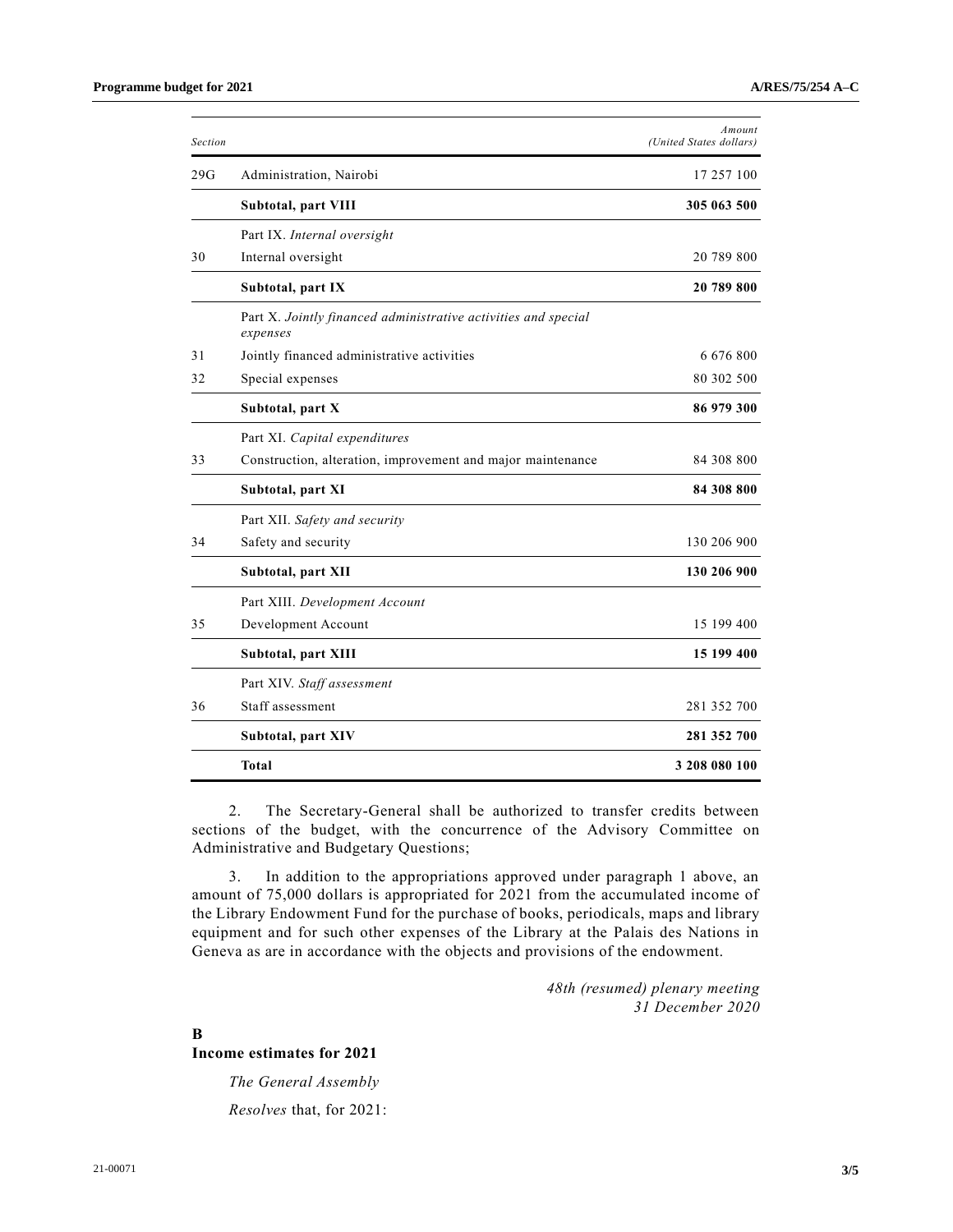| Income section |                                 | Amount (United States dollars) |
|----------------|---------------------------------|--------------------------------|
|                | 1. Income from staff assessment | 283 437 900                    |
|                | 2. General income               | 19 265 100                     |
|                | 3. Services to the public       | (180 400)                      |
|                | Total                           | 302 522 600                    |

1. Estimates of income other than assessments on Member States totalling 302,522,600 United States dollars are approved as follows:

2. The income from staff assessment shall be credited to the Tax Equalization Fund in accordance with the provisions of General Assembly resolution [973 \(X\)](https://undocs.org/en/A/RES/973(X)) of 15 December 1955;

3. Direct expenses of the United Nations Postal Administration, services to visitors, the sale of statistical products, catering operations and related services, garage operations, television services and the sale of publications not provided for under the budget appropriations shall be charged against the income derived from those activities.

> *48th (resumed) plenary meeting 31 December 2020*

#### **C**

#### **Financing of appropriations for the year 2021**

*The General Assembly*

*Resolves* that, for 2021:

1. Budget appropriations totalling 3,208,080,100 United States dollars approved for 2021 by the General Assembly in paragraph 1 of resolution A above shall be financed in accordance with regulations 3.1 and 3.2 of the Financial Regulations and Rules of the United Nations,<sup>1</sup> as follows:

(a) 31,371,600 dollars, consisting of 19,084,700 dollars for the estimated income other than staff assessment income approved for 2021 under resolution B above, plus 12,286,900 dollars, being the increase in income other than staff assessment income for the biennium 2018–2019, as reported in volume I of the financial reports and audited financial statements for the year ended 31 December  $2019$ ;<sup>2</sup>

(b) 649,900 dollars credited from the unencumbered balance of the Extraordinary Chambers in the Courts of Cambodia in the year 2019, as approved in section XX of Assembly resolution 75/253 of 31 December 2020;

(c) 3,176,058,600 dollars, representing the assessment on Member States in accordance with Assembly resolution [73/271](https://undocs.org/en/A/RES/73/271) of 22 December 2018 on the scale of assessments for the apportionment of the expenses of the United Nations;

2. There shall be set off against the assessment on Member States, in accordance with the provisions of General Assembly resolution  $973$  (X) of 15 December 1955, their respective share in the Tax Equalization Fund in the total amount of 283,499,500 dollars, consisting of:

**\_\_\_\_\_\_\_\_\_\_\_\_\_\_\_\_\_\_**

<sup>1</sup> [ST/SGB/2013/4](https://undocs.org/en/ST/SGB/2013/4) and [ST/SGB/2013/4/Amend.1.](https://undocs.org/en/ST/SGB/2013/4/Amend.1)

<sup>2</sup> See *Official Records of the General Assembly, Seventy-fifth Session, Supplement No. 5*, vol. I [\(A/75/5 \(Vol. I\)\)](https://undocs.org/en/A/75/5(Vol.I)).